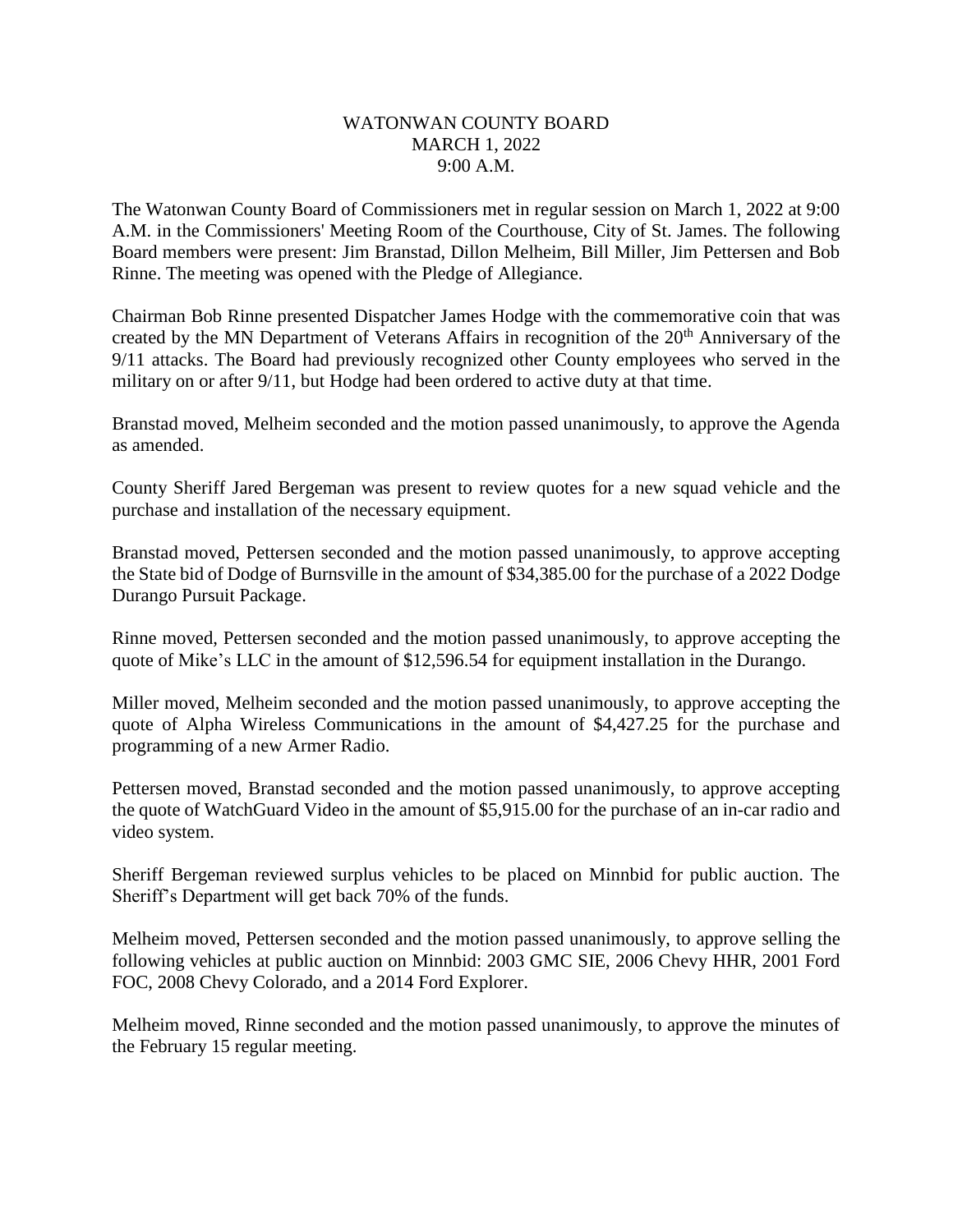Pettersen moved, Miller seconded and the motion passed unanimously, to approve payment of bills as audited and filed in the County Auditor/Treasurer's Office as follows by fund: General Fund— \$35,369.33; Solid Waste Fund—\$504.61; Road and Bridge Fund—\$880.56; Soil & Water Conservation—\$1,965.04; Building/Equipment Fund—\$5,174.61; Ditch Fund—\$655.08; and the Road and Bridge Fund—\$34,544.96.

Public Works Director Teal Spellman was present to request approval to purchase the Brushcat rotary cutter for attachment to the Bobcat, at the State price of \$7,872.80.

Branstad moved, Melheim seconded and the motion passed unanimously, to approve accepting the quote of Clark Equipment Company dba Bobcat Company in the amount of \$7,872.80 for the purchase of an 80" Brushcat.

Spellman reported that they were approved for Safety funding of \$212,000 for striping and rumble stripes. She also noted that the City of St. James was approved for Safe Routes to School funding of \$250,000 for installation of sidewalk along  $10<sup>th</sup>$  Street North from the school to  $5<sup>th</sup>$  Avenue North. She also reported that the building at the fairgrounds was torn down.

Miller moved, Melheim seconded and the motion passed unanimously, to approve ratifying the Professional Services Agreement between TriMin Systems Inc. and the Minnesota Counties Computer Cooperative for the maintenance and support of the IFS software.

Auditor/Treasurer/Coordinator Kelly Pauling reviewed election equipment quotes for the DS450 and EMS System. She noted that six current machines will be reduced to one faster machine.

Branstad moved, Pettersen seconded and the motion passed unanimously, to approve accepting the quote of ES&S in the amount of \$59,490 for the purchase DS450 and EMS tabulation system, software and services.

Melheim moved, Branstad seconded and the motion passed unanimously, to approve scheduling a Redistricting Public Hearing for April 5 at 10:00 A.M.

Miller moved, Pettersen seconded and the motion passed unanimously, to approve the 2021 Audit Engagement with the State Auditor's Office.

Melheim moved, Rinne seconded and the motion passed unanimously, to approve the appointment of Josh Sturm to the Planning & Zoning Board.

Branstad moved, Pettersen seconded and the motion passed unanimously, to approve the rental of the Fairgrounds on April 23 by the Prairie Lakes Division of NMRA.

Miller moved, Melheim seconded and the motion passed unanimously, to approve issuing Tobacco Licenses to Darfur Lounge and Butterfield Municipal Liquor Store.

Pettersen moved, Miller seconded and the motion passed unanimously, to approve the appointment of Cole Durheim to the position of I.T. Specialist.